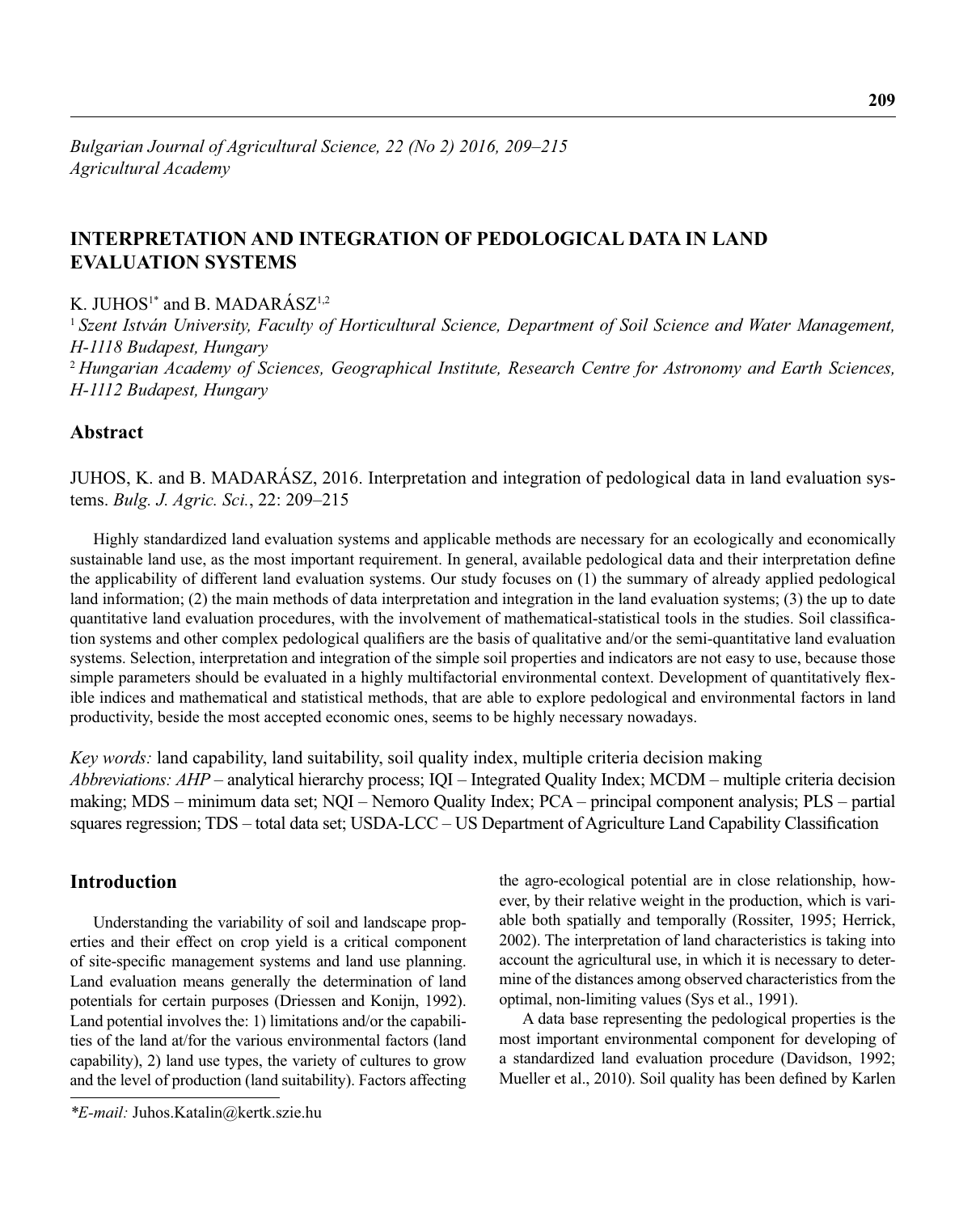et al. (1997) as "the capacity of soil to function to sustain plant and animal productivities, to maintain or enhance water and air quality and to support human health and habitation". Biomass and grain yields depend on complex interactions among physical and chemical properties of soil (Zobel et al., 1988).

On the basis of data interpretation and integration De la Rosa and Van Diepen (2002) differentiates between: (1) qualitative, (2) semi-quantitative and (3) quantitative (modern mathematical and statistical) land and soil evaluation methods. This approach also considers a kind of chronological development, but the differentiation cannot often be definitive. Applicability of different land evaluation systems in land-use management largely depends on the available pedological data and on the way of their interpretation.

For the last few decades there was a rapid development of informatics; the former land evaluation systems have to be considered therefore in another light. The new requirement about the available information and the possibilities of data-processing make it necessary to review them again. Through examples, mainly involving the temperate climate zone countries the present study focuses on:

• the types of pedological and other environmental information in use;

• the way of data interpretation and its integration in the land evaluation systems;

• the mathematical and statistical approach of the modern quantitative land evaluation.

An important question is whether mathematical and statistical methods or expert opinion or both combined are more useful to express the soil quality.

## **Materials and Methods**

### *Qualitative methods – land capability and land suitability classifi cation*

Traditional qualitative methods are using various categories for the expression of land productivity. The first step is the delineation of different complex (e.g. soil type, texture type) and simple soil qualities (e.g. pH, electrical conductivity) using (arbitrary) threshold values. This is followed by a stepwise collating, which reveals (1) the amount and nature of limitations (land capability classification), (2) suitability classes for different land tillage or plant cultivation (land and soil suitability classification).

The earliest land evaluations were applicable for certain plant species, on the bases of some general field observations (direct suitability classification). For example, in Germany soils, excellent for the wheat-, rye- and oat breeding were demonstrated as early as the  $19<sup>th</sup>$  century (Rothkegel, 1950).

In Hungary the soil rating of Géczy (1968) was created for practical purposes in 1968. It has expressed the soil quality by denominating the crop-plants, which were successfully produced on it (i.e. the cereals, the annual forage or the industrial crops, and also the papilionaceous forage plants).

The FAO system (FAO, 1976) was the basis of several national qualitative evaluations, started in 1976, and this classification is still being in use at several countries. These qualitative land evaluations are usually hierarchic.

The three level hierarchic system of Land Capability Classification (USDA-LCC) of the USA is being a classic example. It evaluates the lands in three main land use categories: (1) arable fields, (2) pastures, (3) forests (Klingebiel and Montgomery, 1961). Agricultural interpretation of soil mapping units (created by the relevant knowledge on the Soil Taxonomy) is the basis of the USDA-LCC system. The so called "units" are representing of the lowest level of the hierarchy, where management and the cultivation intensities are identical; the same kinds of plants are cultivated with similar tillage types and, soil protection ways and as the same expected yields. The subclasses are defining of the quality and most of the limiting factors (like erosion, excessive moisture, soil deficiencies in the rooting zone and the climatic hazards…etc.). Those limiting factors are definitive during the classifications; therefore this method is called as maximum-limitation system (De la Rosa and Van Diepen, 2002) or simple limitation method (Sys et al., 1991). The risk of soil damage is progressively greater from class I towards the class VIII, which can determine therefore the better land suitability.

This method was accepted and adopted without any relevant changes in several countries. The Canada Land Inventory (Agricultural and Rural Development Act, 1965), the Land Use Capability Classification of New Zealand (Lynn et al., 2009) and the Land Capability Classification for Agriculture created by the Research Institute of Macaulay Land Use in Great Britain (Bibby et al., 1991) are also based on the USDA-LCC system, with some minor modifications only.

The international Fertility Capability Classification (Sanchez et al., 1982) is the result of the qualitative agricultural interpretation of the Soil Taxonomy. This method puts significantly greater emphasize on the properties of the topsoil and of the tilled layers.

Qualitative land evaluations provide basic information on the most important production limiting factors. However, as these methods are based on some category data, its reliability depends largely on the solidity and completeness of the environmental information. The category system is best applicable in cases when only a few factors are significant in land use and all other factors play only a secondary role.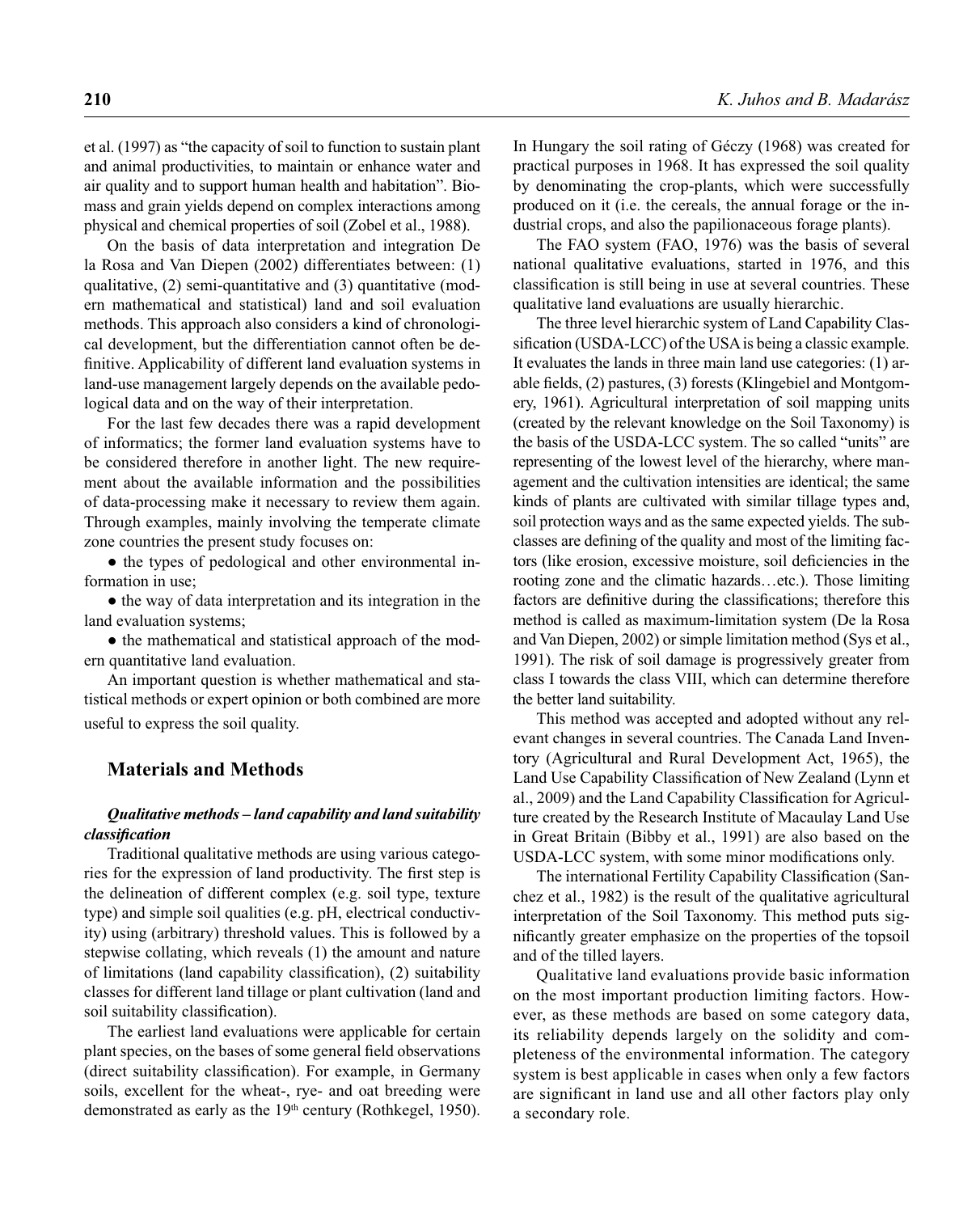#### *Traditional semi-qualitative soil rating systems*

The traditional soil rating methods are using those various categories, which were created: 1) on the basis of some measured or established parameters, or 2) only are using some of the categories of the previous soil mapping. The combinations of those categories are placed into a numerical reference scale, in which the potential yields as fundamental in formations can provide a relatively well-applicable reference scale.

The German soil rating (Reichbodenschätzung) is one of the earliest examples for the traditional soil rating in Europe. It was registered in 1934 with the aim of developing a rather "uniform" taxation, potentially applicable for several purposes (Heide and Mückenhausen, 1980). Soils are evaluated in this method by considering the climatic effects and also the relief. In the case of arable lands, soil texture, parent rock (geological origin), degree of soil development, the climate and relief were studied. After that these data were categorized. A land evaluation table was compiled on the basis of the combinations of category data for the different land use types. For the determination of the values appearing in the tables representative soils were selected as the references. In "arable land" category for example, the optimal production site (the Chernozem soil, with 100 points) was located close to Magdeburg. Reliability of the method is supported by the estimation of soil fertility and also the expected yields. This German soil rating was the basis of the used Austrian soil ratings (Pehamberger, 1992; Wagner, 2001) and the soil rating system of the former Soviet Union (Gavrilyuk, 1974).

The reliability of the various evaluation systems are depending mostly on the different kind of experiences, which has been the basis of the used reference systems (scale). During the interpretation of pedological data it is important to consider the pedological requirements of certain land use types or that of certain plants, the expected yields and the effect of other most relevant keyimportant environmental factors. The Hungarian landevaluation was developed in 1970, by creating specific "soil-rating numbers" between the values of 1 and 100. In this system the yield elements was involved, as calculated data of the main national genetic soil-map categories (Stefanovits et al., 1972). The potential yield could not be truly predicted, especially in the context of the great variability of the various management practices (of using different amount of organic and inorganic fertilizers for instance). Solving this problem was the objective of the new D-e-Meter land evaluation system in Hungary (Tóth, 2011).

## *Semi-quantitative parametric land evaluations – soil quality indexes*

Traditional parametric land evaluation assesses directly the simple soil qualities (single factor valuation). This evaluation is followed by the integration of those interpreted data into an index via additive, multiplicative or combined mathematical methods (Driessen and Konijn, 1992). The interpretation of soil characteristics is taking into account the agricultural use, in which it is necessary to determine of the distances among observed characteristics from the optimal, non-limiting values (Sys et al., 1991).

Requirements of certain land use types are taken into account during the ranking of the resulting indexes. The Storie Index developed in California in the 1930's (Storie, 1978) is considered as the first mathematical soil quality assessment method. The Storie Index had a role in the taxation system and has been modified several times since its creation. Four groups of factors are apprised by the evaluation system based on certain indicators. Optimal value of these factors are 100 %, thus unfavourable conditions are expressed in percentages, which are used to calculate multiplicative nonweighted index:

*Store Index* = 
$$
A \times B \times C \times X
$$
,

where: *A*: character of physical profile (indicators: depth and quality of parent rock, present sedimentation), *B*: surface texture, *C*: shape and angle of the slope, *X*: other factors influencing the fertility (i.e. the product of drainage, alkalinity, acidity, nutrient level, erosion and micro relief).

This index was adopted and reworked in several countries, e.g. in Brazil (Bacic et al., 2003) and in Poland (Koreleski, 1988).

Soil productivity index of Neill (1979) is also multiplicative. This index integrates the change of soil properties with depth. Factors (sufficiency of available water capacity, aeration, bulk density, pH, electrical conductivity) are weighted at each layer in consideration of the rooting depth of the produced plant.

It is also possible to insert parameters in land evaluation in an additive way, by simple or weighted sum or by subtraction from a maximum value. Limiting effect of the soil properties is expressed by point subtraction in the Canadian Land Suitability Rating System for Agricultural Crops (Agronomic Interpretations Working Group, 1995). The most productive soils, where limiting factors are small or negligible have 100 points. This system evaluates the production-limiting effect of pedological factors in consideration of climatic and hydrologic conditions. In Europe the French method is a similar, point subtracting system (Mori et al., 1984), which gives a weight to each factor.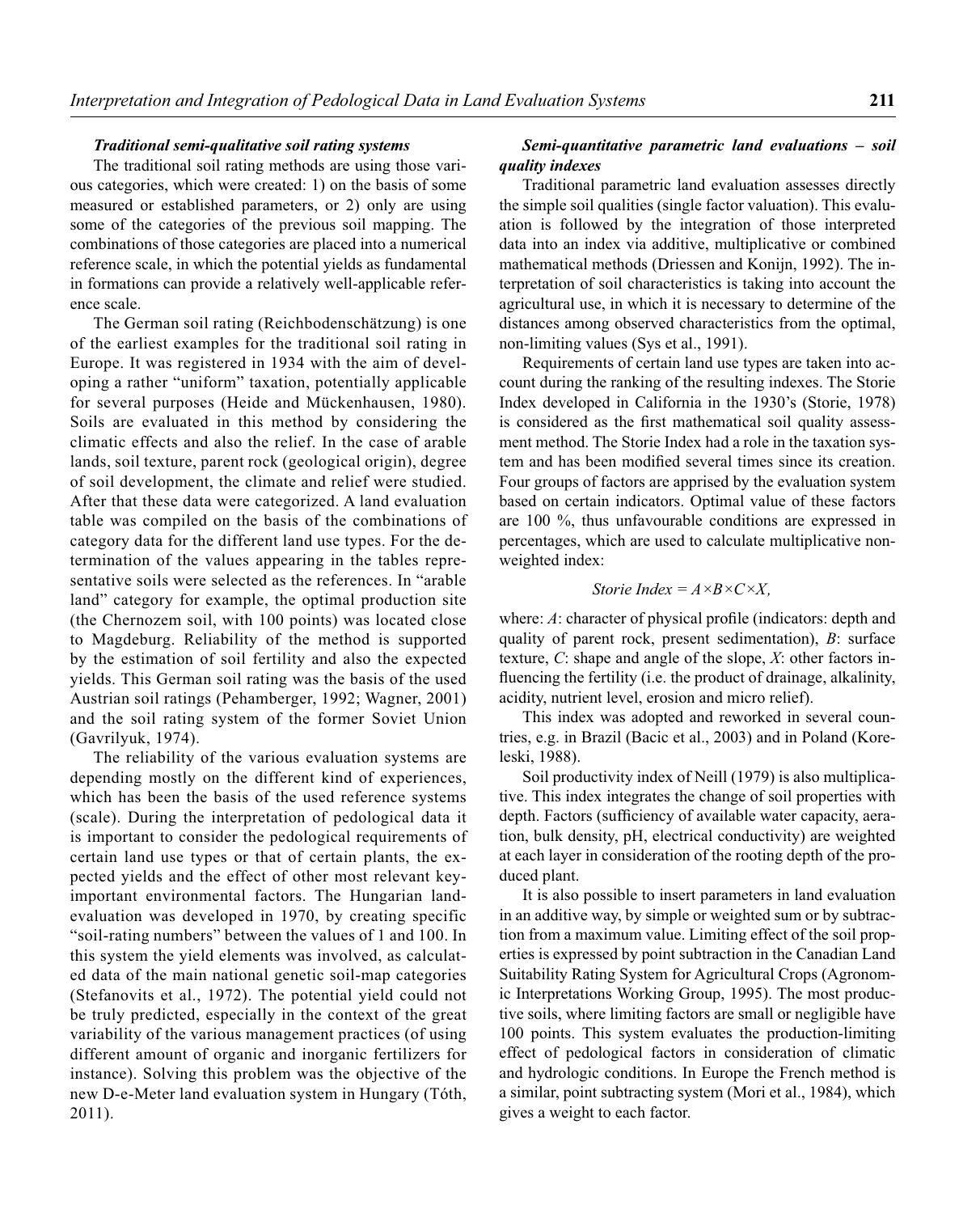A combination of additive and multiplicative methods makes the evaluation even more complex. A good example is the Muencheberg Soil Quality Rating, which evaluates soil productivity on cropping and grazing (Mueller et al., 2007). Basic soil indicators (e.g. substrate, A horizon depth, rooting depth, available water retention capacity, slope) are scored by using scoring tables. Single scores are on a scale ranging from best conditions to worst (2 to 0 values) and are summarized by weighting (1 to 3 values). Weight of the known values is assessed. The so called hazard indicators relevant in the study area (e.g. contamination, salinization, acidification, low total nutrient status) are evaluated on a 0 to 2.94 scale. Then the basic soil value index is multiplied by these hazard values. The resulting index expresses soil productivity on a 100 point scale.

Major problem with the additive systems is that production-limiting effect of certain extremely unfavourable parameters is not expressed and/or emphasized enough. Additive methods are improved significantly by weighting. On the other hand, weighting is a source of errors, especially when it is done arbitrarily. Advantage of the multiplicative methods is that the effect of each factor is well expressed in the resulting index. Factors may be weighted in accordance with the objectives of different land use.

These methods may be considered as semi-quantitative also, if the interpretation of those parameters is based on category tables and it is partly subjective. The proper interpretation of those "simple" parameters needs specific and highly qualified expertise, due to the fact, that soil qualities can only be evaluated in context of the other qualities and the affecting natural factors. Beside this, their importance in the produced yields can be also different.

These semi-quantitative soil quality indices can be wellapplicable if (1) they are simple and consist of the least number of parameters;  $(2)$  the parameters show significant differences in the productivity; (3) the parameters are independent. The benefit of such parametric method is that the showing significant variability in the study area and is definitive in productivity.

## *Mathematical-statistical tools in modern land evaluation and soil quality assessment systems*

Soil quality indices still are the most commonly used today, because they are quantitatively flexible (Andrews et al., 2002; Qi et al., 2009; Lima et al., 2013; D'Hose et al., 2014; Rahmanipour et al., 2014). If the mathematical-statistical tools are used for the selection, weighting and interpretation of factors and indicators and perhaps for their interpretation, the quantitative parametric evaluation methods are being developed. The development of a soil quality index should follow three steps: (1) selection of indicators, (2) scoring the selected indicators and (3) the integration of indicators in an index (Karlen et al., 1997).

Among the indicators selection methods, Total Data Set (TDS) and Minimum Data Set (MDS) have been widely used (Rahmanipour et al., 2014). The TDS is a collection of indicators selected according to specific characteristics of soil analysed. The MDS is a selected collection of indicators chosen according to expert opinion and soil functions (Andrews et al., 2002; Lima et al., 2013) or using several multivariate statistical methods: principal component analysis and correlation among indicators (Andrews et al., 2002; Qi et al., 2009; D'Hose et al., 2014; Rahmanipour et al., 2014), these combination with discriminant analysis among different land use/management categories (Xu et al., 2006; Yao et al., 2013) and multiple regression analysis with dependent variables crop yield (Andrews et al.,2002; Rezaei et al., 2006).

The second step in development a soil quality index is normalizing the MDS indicators by different numerical scales using linear (Liebig et al., 2001) and nonlinear scoring (Andrews et al., 2002; Qi et al., 2009; Lima et al., 2013; D'Hose et al., 2014; Rahmanipour et al., 2014) functions. Mathematical basis of this is the Fuzzy set theory, which works with possibilities and membership functions: the membership is expressed with numerical values between 0 and 1 (where 0 means that the data is outside of the cluster and 1 means the full inclusion in a cluster) (Pedrycz and Gomide, 1998). This method is suitable for the indicators show the similarity between the attribute data (soil properties, local conditions) and the demands of the applying groups (e.g. farmers).

The integration of dimensionless normalized indicators into quality indices is possible through many procedures based on additive, multiplicative or weighed mean techniques. Integrated Quality Index (IQI) (Karlen et al., 2007; Andrews et al., 2002; Lima et al., 2013; D'Hose et al., 2014) and Nemoro Quality Index (NQI) (Qi et al., 2009; Rahmanipour et al., 2014) are examples of this calculation.

Integrated Quality Index (IQI) were calculated in the following way (Doran and Parkin, 1996):

$$
IQI = \sum_{i=1}^{n} W_i N_i,
$$

where  $W_i$  is the weight of each indicator and  $N_i$  is the indicator score.

Several authors weighted the normalized indicators according to expert opinion (Andrews et al., 2002; Lima et al., 2013), principal component analysis (Andrews et al., 2002; D'Hose et al., 2014; Rahmanipour et al., 2014) or using analytical hierarchy process (AHP) (Li et al., 2002; Ananda and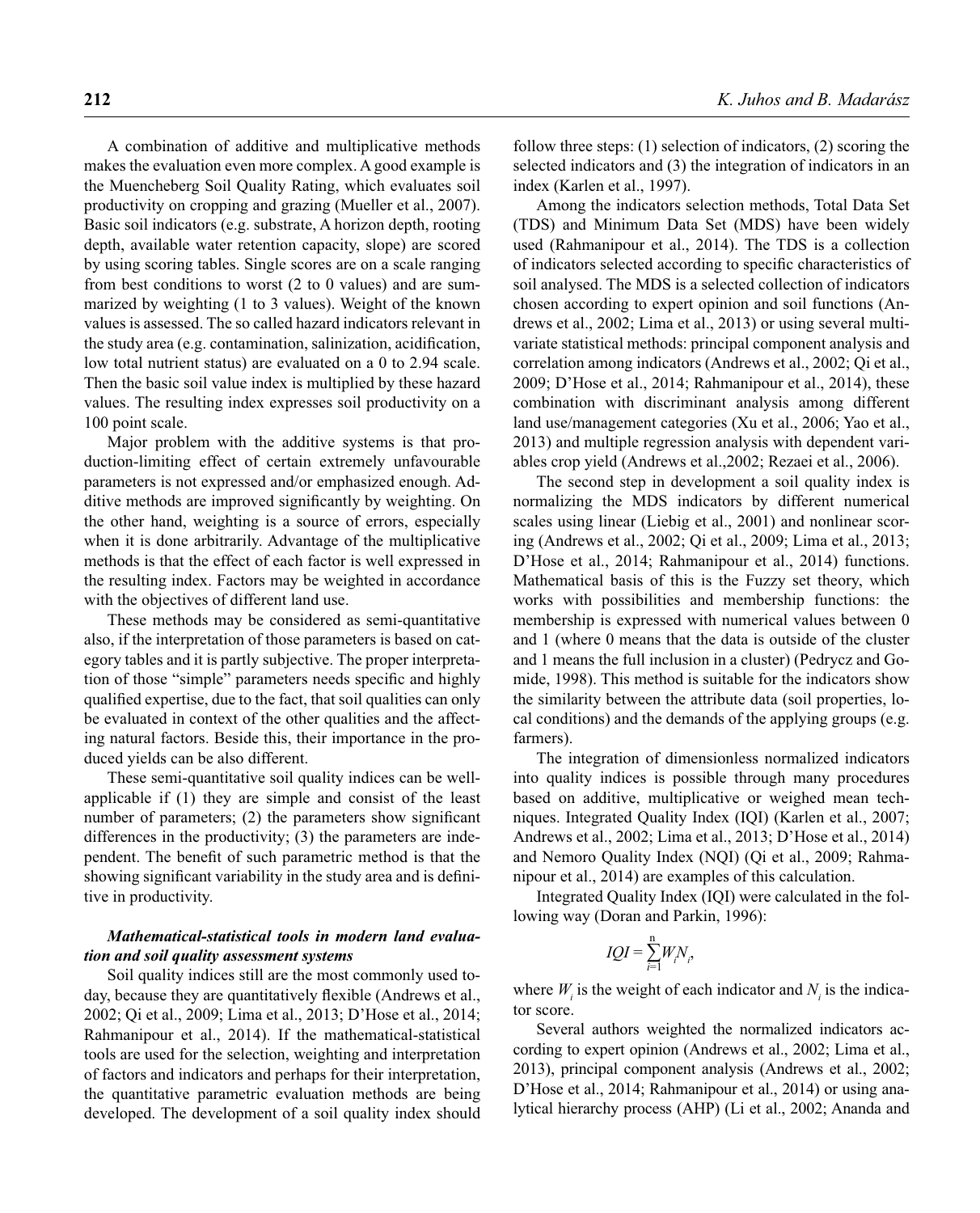Herath, 2003; Zhang et al., 2004; Qi et al., 2009). AHP is a useful mathematical method to express how the factors of the lowest hierarchy level (soil indicators) effect on the highest factor (e.g. crop yield), i.e. what is their intensity or priority. First step in this process is the grouping of decision-making factors by their natural qualities (Saaty, 1980). This is followed by the creation of a new hierarchy level by the re-classification of the groups until the uppermost element; the objective of the decision is reached. Strength of the connection between nodes of the hierarchic structure (graph) is expressed by a number in the [0;1] interval. A positive entire number is assigned to one of the elements and the reciprocal of this number is assigned to the number directly above the previous one. The so called Saaty-matrix can be scored up in each level with the above described importance values. Weight of the hierarchy connections is defined by the elements of the eigen-vector belonging to the highest eigen-value of the matrix.

The Nemoro Quality Index (NQI) is not multiplicative but it takes into account the average of the scores and the least suitable pedological parameter (Qi et al., 2009):

$$
NQI = \sqrt{\frac{P_{\text{ave}}^2 + P_{\text{min}}^2}{2}},
$$

where  $P_{ave}$  is the average and  $P_{min}$  is the minimum of the scores of the selected indicators.

These indices have been used to evaluate impacts of agricultural practices. But land use decision support systems (De la Rosa et al., 1992; Kelgenbaeva, 2002; Shahbazi et al., 2008; De la Rosa et al., 2009; Lamelas et al., 2009; Lugo-Morin and Rey, 2008), the so-called Multiple Criteria Decision Making (MCDM) (Kurtener and Badenko, 2000; Malczewski, 2002; Baja et al., 2007; Busscher et al., 2007; Zhang et al., 2004) and dynamic biomass simulation models (Krupkin and Toptygin, 1999; Kersebaum, 2007; Xiong et al., 2008; Reidsma et al., 2009) demand usually quantitatively flexible and complex pedological data and mathematically interpreted input indicators.

Several authors found that soil quality has a significant relationship with crop yield using simple linear correlation/regression or multivariate linear regression analysis (Brubaker et al., 1994; Andrews and Carrol, 2001; Andrews et al., 2002; Rezaei et al., 2006; De Araujo et al., 2009). Simple linear functions, however, are usually inappropriate to describe the effect of soil indicators on the productivity. Furthermore, intercorrelation among soil properties can result in multicollinearity problems regarding relationships between soil properties and crop yield. To solve multicollinearity problems between independent variables Ping et al. (2004) carried partial least squares regression (PLS). Loadings from linear combinations of variables in PLS allowed identifying soil properties that have the greatest influence on yields. Another option is combining variables using principal component analysis (PCA) and then having the derived factors conducted a linear multivariate regression processes (Mallarino et al., 1999; Cox et al., 2003; Shukla et al., 2004; Masto et al., 2008; Juhos et al., 2016). However these PCA factors do not explain the total variance of the entire set of variables and they are not easy interpretable.

The relationship between crop yield and soil quality is very complex and it depends on complex interactions among physical and chemical properties of soil and other external natural factors. Therefore a multivariate approach is necessary.

## **Conclusions**

Currently, there are no available simple, standard methods for the land evaluations in the World, which is being reflected from the study. The great variability in land use types might require diverse land evaluation methods; exact methodologies of which the local differences in land use categories and also in the ecological conditions might be considered.

Today, there is a trend of explore the relationship among main pedological and environmental factors in land productivity. This can be helpful also in creating the complex decision support systems, in which mainly soil interpretation methods might be involved on the bases of some mathematical-statistical analysis of measurable pedological parameters. Tools of mathematical-statistical methods can be helpful in interpretations and also in the integrations of pedological data, becoming to be more exact and less subjective.

The modern possibilities of information technologies and also the traditional methods are complementary to each other. Mathematics and statistics might be highly complementary tools for the transformation of a certain land evaluation method to the specific area or culture. However, no any quantitative method is suitable without the appropriate expertise of the stakeholders, establishing of the right values of soils.

#### **References**

- **Agricultural and Rural Development Act.,** 1965. Canada Land Inventory. Soil Capability Classification for Agriculture. The Canada Land Inventory Report No. 2, *Department of Forestry and Rural Development*, Ottava, 16 pp.
- **Agronomic Interpretations Working Group,** 1995. Spring-seeded small grains. Land Suitability Rating System for Agricultural Crops, *Centre for Land and Biological Resources Research, Agriculture and Agri-Food*, Ottava, 93 pp.
- **Ananda, J, and G. Herath,** 2003. The use of analytic hierarchy process to incorporate stakeholder preferences into regional forest planting. *Forest Policy and Economics*, **5:** 13–26.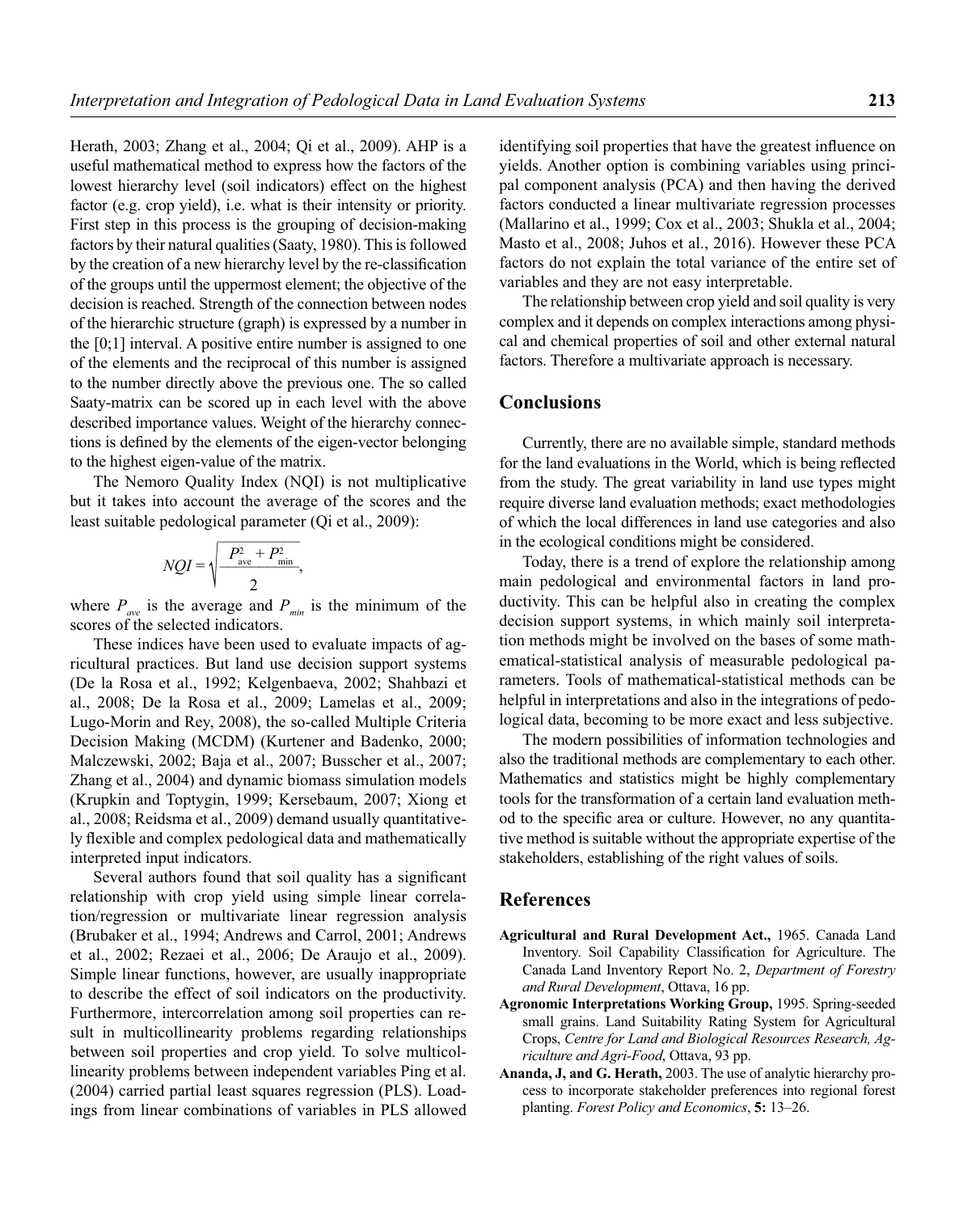- **Andrews, S. S. and C. R. Carrol,** 2001. Designing a soil quality assessment tool for sustainable agroecosystem management. *Ecological Applications*, **11** (6)**:** 1573–1585.
- **Andrews, S. S., D. L. Karlen and J. P. Mitchell,** 2002. A comparison of soil quality indexing methods for vegetable production systems in Northern California. *Agriculture Ecosystems and Environment*, **90:** 25–45.
- **Bacic, I. L. Z., D. G. Rossiter and A. K. Bregt,** 2003. The use of land evaluation information by land use planners and decisionmakers: a case study in Santa Catarina, Brazil. *Soil Use Management*, **19:** 12–18.
- **Baja, S., D. M. Chapman and D. Dragovich,** 2007. Spatial based compromise programming for multiple criteria decision making in land use planning. *Environmental Modelling and Assessment*, **12:** 171–184.
- **Bibby, J. S., H. A. Douglas, A. J. Thomasson and J. S. Robertson,** 1991. Land Capability Classification for Agriculture. *Macaulay Land Use Research Institute*, Aberdeen, 75 pp.
- **Brubaker, S. C., A. J. Jones, K. Frank and D. T. Lewis,** 1994. Regression models for estimating soil properties by landscape position. *Soil Science Society of America Journal*, **58:** 1763–1767.
- **Busscher, W., E. Krueger, J. Novak and D. Kurtener,** 2007. Comparison of soil amendments to decrease high strength in SE USA Coastal Plain soils using fuzzy decision-making analyses. *International Agrophysics*, **21:** 225–231.
- **Cox, M. S., D. P. Gerard, M. C. Wardlaw and M. J. Abshire,** 2003. Variability of selected soil properties and their relationships with soybean yield. *Soil Science Society of America Journal*, **67:** 1296–1302.
- **Davidson, D. A.,** 1992. The Evaluation of Land Resources. *Longman*, Harlow, 198 pp.
- **De Araujo, J. L., L. H. C. dos Anjos and M. G. Pereira,** 2009. Soil attributes and distinction of pedoenvironments for agriculture in the Mbya Indian Reserve in Ubatuba. *Revista Brasileira de Ciencia do Solo*, **33** (6): 1765–1776.
- **De la Rosa, D., J. A. Moreno, L. V. Garcia and J. Almorza,** 1992. MicroLEIS: A Microcomputer-based Mediterranean land evaluation information system. *Soil Use Management*, **8:** 89–96.
- **De La Rosa, D. and C. A. Van Diepen,** 2002. Qualitative and quantitative land evaluation, In: Encyclopedia of Life Support System, *Eolss Publishers*, Oxford.
- http://www.eolss.net
- **De la Rosa, D., M. Anaya-Romero, E. Diaz-Pereira, N. Heredia**  and F. Shahbazi, 2009. Soil-specific agro-ecological strategies for sustainable land use – A case study by using MicroLEIS DSS in Sevilla Province Spain. *Land Use Policy*, **26:** 1055–1065.
- **D'Hose, T., M. Cougnon, A. De Vliegher, B. Vandecasteele, N. Viaene, W. Cornelis, E. Van Bockstaele and D. Reheul,** 2014. The positive relationship between soil quality and crop production: A case study on the effect of farm compost application. *Applied Soil Ecology*, **75:** 189–198.
- **Doran, J. W. and T. B. Parkin,** 1996. Quantitive indicators of soil quality: a minimum data set. *Soil Science Society of America Journal*, **49:** 25–37.
- **Driessen, P. M. and N. T. Konijn,** 1992. Land-use systems analysis. *Wageningen Agricultural University*, Wageningen, Duivendaal, 230 pp.
- **FAO,** 1976. A framework for land evaluation. FAO, Rome, *Soils Bulletin*, 32.
- **Gavrilyuk, F. Y.,** 1974. Soil Bonitation and Land Valuation. *Vyssaya Shkola*, Moskva, 270 pp. (Ru).
- **Géczy, G.,** 1968. Agricultural Area of Hungary. *Akadémiai Kiadó*, Budapest (Hu).
- **Heide, G. and E. Mückenhausen,** 1980. Land resource evaluation in the Federal Republic of Germany. In: J. Lee and L. van der Plas (Eds.) Land Resource Evaluation, Proceedings of Seminar in the EEC Programme of Coordination of Research on Land Use and Rural Resources, An Foras Taluntais, Wexford, Ireland 7-8 November, 1978, *Commission of the European Communities*, *Directorate-General for Agriculture*, Coordination of Agricultural Research, Luxembourg, pp. 38–50.
- **Herrick, J. E.,** 2002. Soil quality: an indicator of sustainable land management? *Applied Soil Ecology,* **15:** 75–83.
- Juhos, K., Sz. Szabó and M. Ladányi, 2016. Explore the influence of soil quality on crop yield using statistically-derived pedological indicators. *Ecological Indicators*, **63:** 366–373.
- **Karlen, D. L., M. J. Mausbach, J. W. Doran, R. G. Cline, R. F. Harris and G. E. Schuman,** 1997. Soil quality: A concept, definition, and framework for evaluation. *Soil Science Society of America Journal*, **61:** 4–10.
- **Kelgenbaeva, K.,** 2002. Adaptation of a mediterranean land suitability model for Inner-Alpine Basins of the Siberian Altai. In: M. F. Buchroithner (Ed.) Proceedings of  $7<sup>th</sup>$  International Symposium on High Mountain Remote Sensing Cartography, Biskek, 15–26 July, 2002, *Inst. for Cartography, University of Techn.*, Dresden, pp. 109–114.
- **Kersebaum, K. C.,** 2007. Modelling nitrogen dynamics in soil-crop systems with HERMES. *Nutrient Cycling in Agroecosystems*, **77:** 39–52.
- **Klingebiel, A. A. and P. H. Montgomery,** 1961. Land Capability Classification, Agriculture Handbook No. 210, Soil Conservation Service, *U.S. Department of Agriculture*, Washington, 21 pp.
- **Koreleski, K.,** 1988. Adaptations of the Storie index for land evaluation in Poland. *Soil Survey and Land Evaluation*, **8:** 23–29.
- Krupkin, P. I. and V. V. Toptygin, 1999. Refinement of the methods of land capability assessment by the example of Krasnoyarsk region. *Eurasian Soil Science*, **32** (12)**:** 1320–1330.
- **Kurtener, D. and V. Badenko,** 2000. Precision agriculture experimentation on the base of fuzzy models synthesized with GIS. *Aspects of Applied Biology*, **61:** 139–143.
- **Lamelas, M. T., A. Hoppe, J. de la Riva and O. Marinoni,** 2009. Modelling environmental variables for geohazards and georesources assessment to support sustainable land-use decisions in Zaragoza. *Geomorphology*, **111:** 88–103.
- **Li, P., Z. Li and Z. Zhao,** 2002. Index System and Method for Soil Productivity Evaluation on the Hillsides in the Loess Plateau. *Arid Land Research and Management*, **64:** 335–348.
- **Liebig, M. A., G. Varvel and J. W. Doran,** 2001. A simple performance-based index for assessing multiple agroecosystem functions. *Agronomy Journal*, **336:** 313–318.
- **Lima, A. C. R., L. Brussaard, M. R. Totola, W. B. Hoogmoed and R. G. M. de Goede,** 2013. A functional evaluation of three indicator sets for assessing soil quality. *Applied Soil Ecology*, **64:** 194–200.